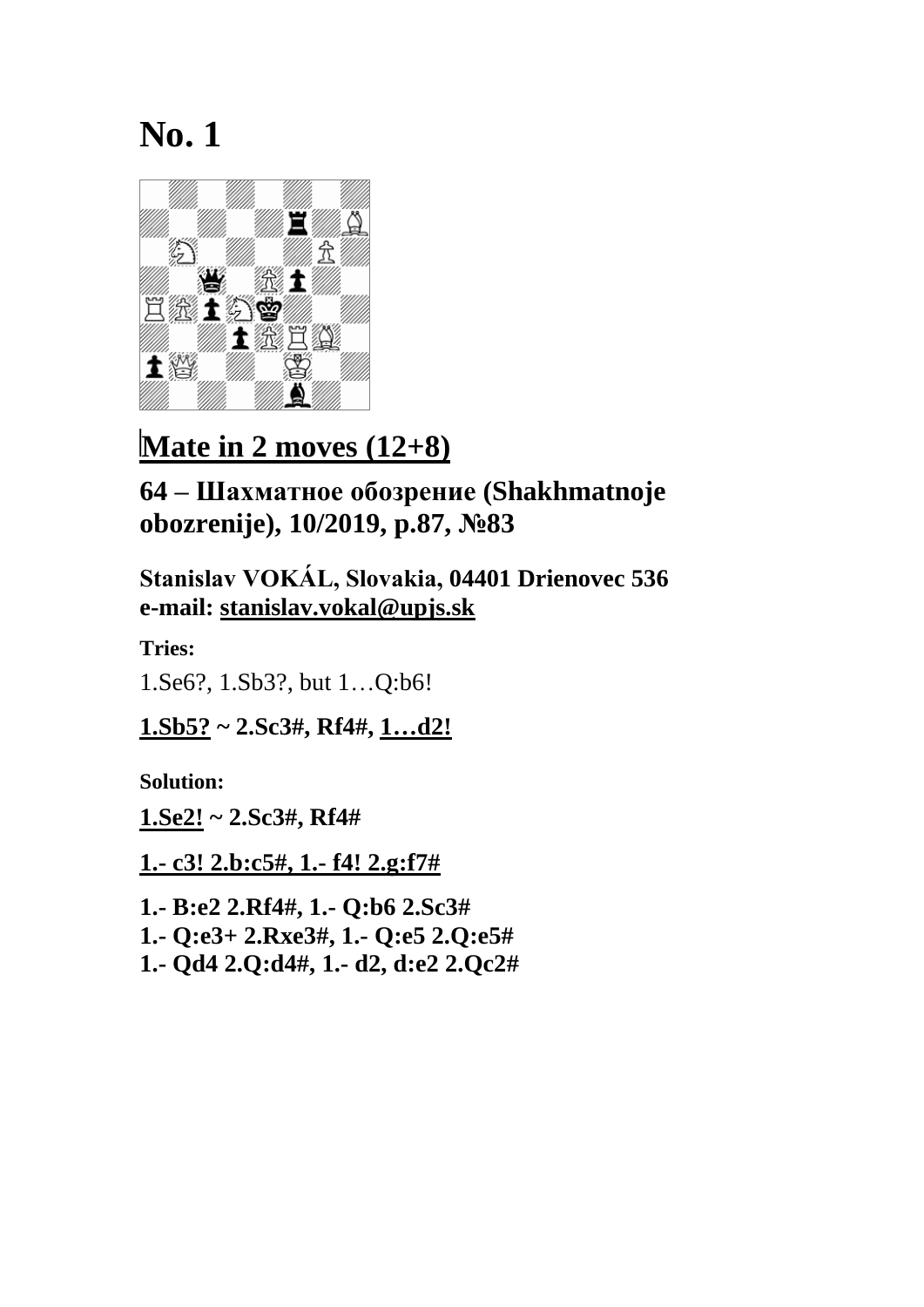

# **Mate in 2 moves (8+10)**

**TT "27.MM SR" , Bratislava - C 4.4.2019 Published in:<https://soks.sk/>**

**2. Price**

**Stanislav VOKÁL, Slovakia, 04401 Drienovec 536 e-mail: [stanislav.vokal@upjs.sk](mailto:stanislav.vokal@upjs.sk)**

**Sets:**

**1…c:d5 (a) 2.Sb4~# (E), 1…Sa5+ (c) 2.Q:a5# (F)**

**Tries:**

**1.Qb2? ~ 2.Bd4# (X)/Qd4# (Y)/Qf2# (Z)**, 1…f6 2.Qf2#, 1…a:b6 2.Sa3#, **but 1…Sa5+! 1.Qa1? ~ 2.Bd4# (X)/Qd4# (Y)**, 1…a:b6 2.Sa3#, 1…Sa5+ 2.Q:a5#, **but 1…f6! 1.Qa2? ~ 2.Qf2# (Z), 1…c:d5 (a) 2.Sd3# (A), 1…a:b6 (b)** 

**2.Sa3# (B)**, 1…Sa5+ 2.Q:a5#, **but 1.- g3!**

**1.Ka2?, 1.Kb2? ~ 2.Qe3#**, 1…c:d5 2.Sb4~#, **but 1…a:b6!**

 $(1.Rd1? \sim 2.Bd4\#/Sb4\sim\#$ , but  $1...a:b6!, 1.R:b7? - f6!)$ 

**Solution: 1.Ka4! ~ 2.Qe3x# 1....c:d5+! (a) 2.Sc6# (C), 1.- a:b6+! (b) 2.Sa5# (D)**

*«Change of two mates by cross-checks. Fantastic key.»*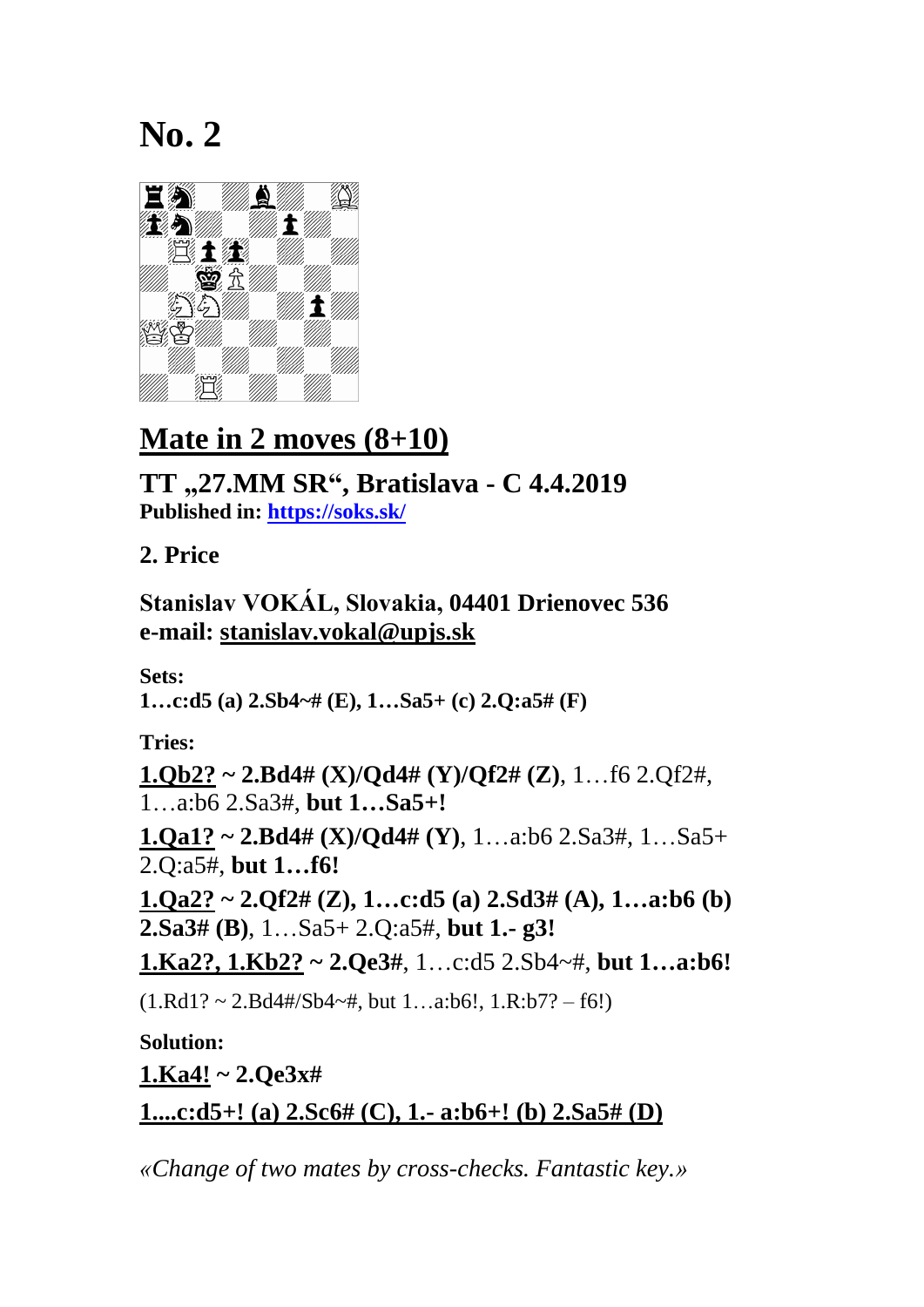

**Mate in 2 moves (8+9)** 

**Die Schwalbe, Heft 301, BAND XXXIV, February 2020, p.445, №C18051**

**Stanislav VOKÁL, Slovakia, 04401 Drienovec 536 e-mail: [stanislav.vokal@upjs.sk](mailto:stanislav.vokal@upjs.sk)**

**Tries:**

**1.Sc6? ~ 2.Sb5~#, 1…f1B 2.Bg1#, but 1.- f1Q!/ 1.- d5!**

**1.Se2? ~ 2.Sb5~#, but 1.- d5!**

**1.Sf5? ~ 2.Sb5~#, 1.- f1B 2.Bg1#, but 1.- f1Q!**

**Solution:**

**1.Q:f2! ~ 2.Sb5~#**

**1.- g:f2 2.B:d6#, 1.- d5 2.Qf8#**

*«"Black Barnes", excellent sacrificial key»*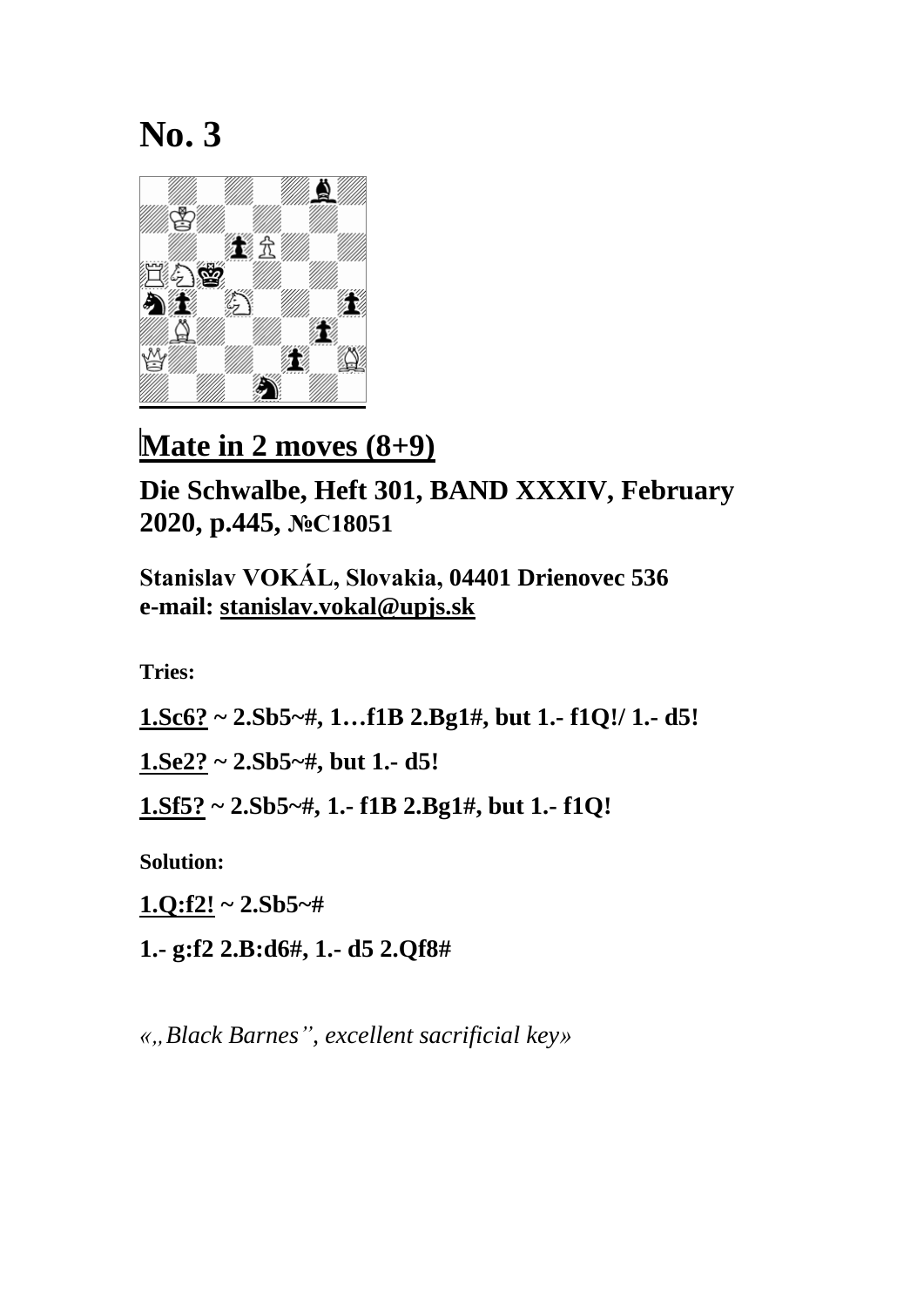

## **Mate in 2 moves (13+9)**

#### **The Problemist, January 2020, p.267, №C11798**

**Stanislav VOKÁL, Slovakia, 04401 Drienovec 536 e-mail: [stanislav.vokal@upjs.sk](mailto:stanislav.vokal@upjs.sk)**

**Tries:**

1.Kg1?/Kh1? ~ 2.Sf5#, 1.- B:d7 2.Se2#, 1.- Bc6!

**1.e5? ~ 2.Sf5#, 1.- Bd3 2.c3#, 1.- B:d7 2.Se2#, but 1.- Bc6!**

**Solution:**

**1.Se5! ~ 2.Sf3#**

**1.- g4 2.c3#, 1.- K:e5 2.d4#, 1.- f:e5 2.Sf5#, 1.- Be2 2.Sc6#**

*«Two likely tries, one of which is thematic. Flight given key. Interference and unpins of Sg3.»*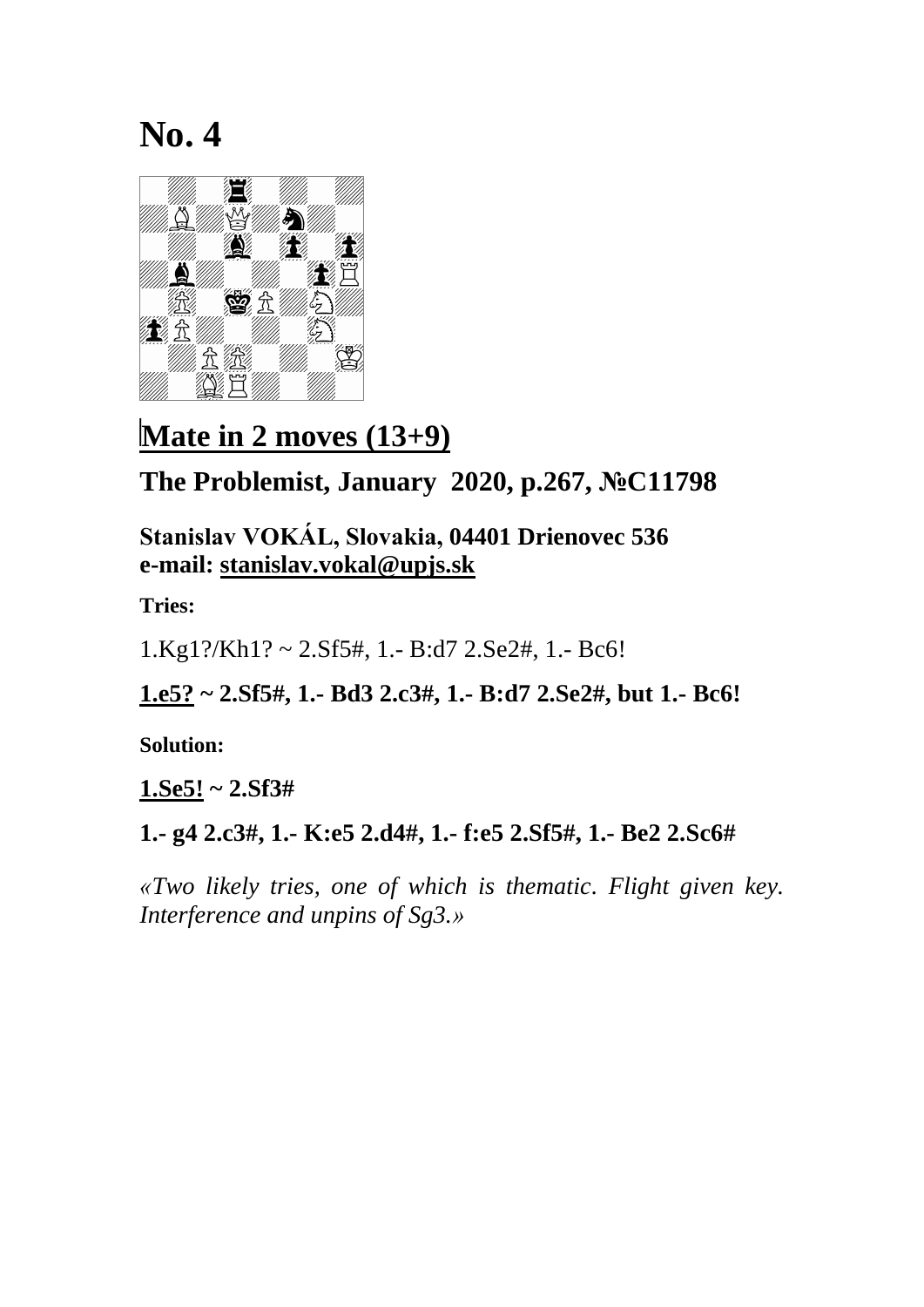

## **Mate in 2 moves (7+11)**

**Die Schwalbe, Heft 308, BAND XXXV, April 2021, №18502**

**Stanislav VOKÁL, Slovakia, 04401 Drienovec 536 e-mail: [stanislav.vokal@upjs.sk](mailto:stanislav.vokal@upjs.sk)**

**1. – Sf6 2.Rc8#, 1. – Bc4 2.b4#, 1. – Bd5+ 2.R:d5#**

**Solution:**

- **1.Re6! ~ 2.Bd6#, Rd5#**
- **1. – B:e6 2.Bd6#, 1. – R:e6 2.Rd5#**
- **1. – Sb2~ 2.Bd6#, 1. – Sg4~ 2.Rd5#**
- **1. – Sf6! 2.Rc6#, 1. – Sc4! 2.b4#**

**1. – e:d2, Qg5, Rg5 2.Bd6# 1. – b4, Qf8, Qf4 2.Rd5#**

*«Nowotny. The moves of the black knights defend the mate squares d6/d5 by indirectly pinning one and directly covering the other square»*